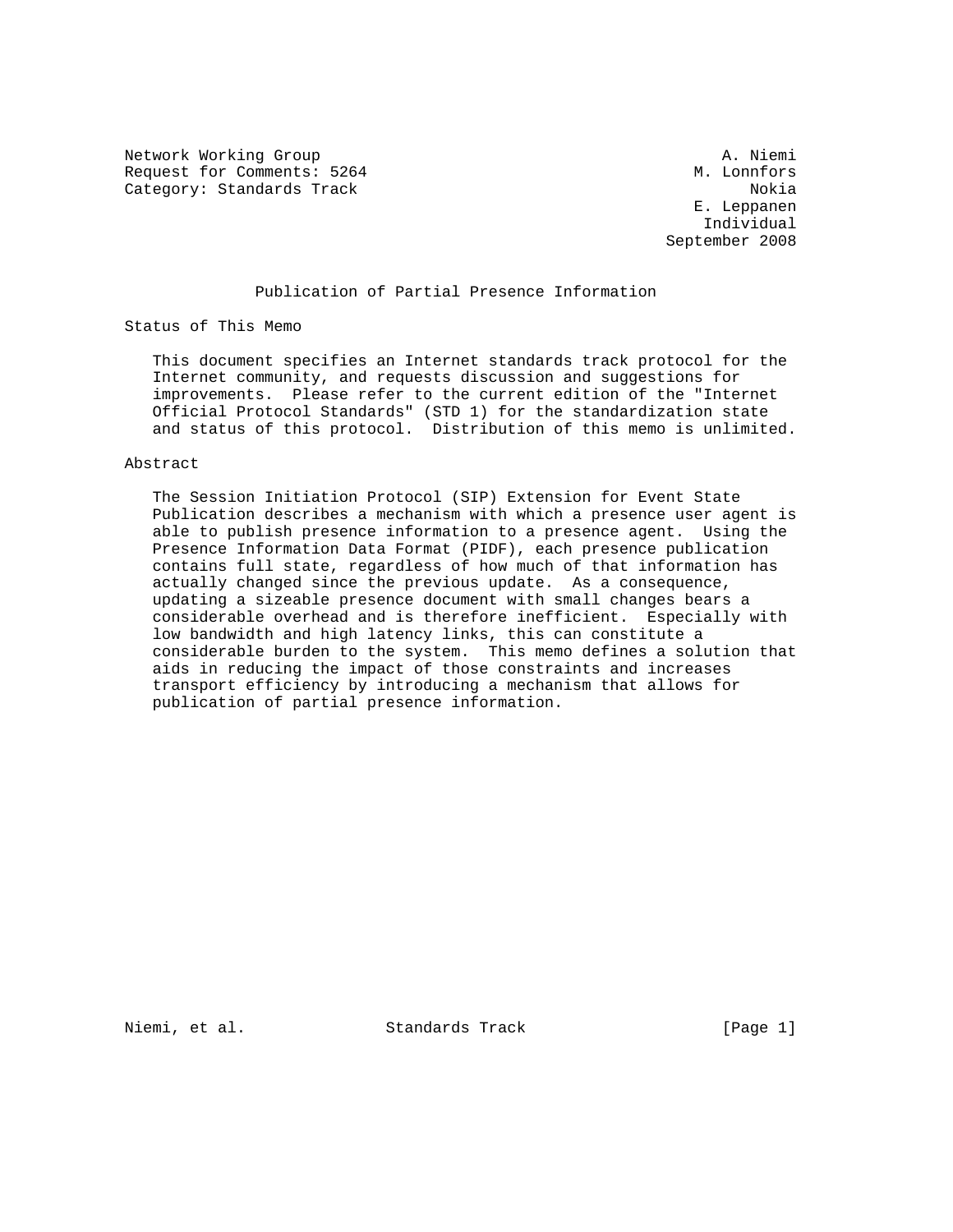Table of Contents

|    | 4.1. Content-Type for Partial Publications 5 |
|----|----------------------------------------------|
|    | 4.2. Generation of Partial Publications 5    |
|    |                                              |
|    |                                              |
|    |                                              |
|    |                                              |
| б. |                                              |
|    |                                              |
|    |                                              |
|    |                                              |
|    |                                              |
|    |                                              |

## 1. Introduction

 The Session Initiation Protocol (SIP) Extension for Event State Publication [RFC3903] allows Presence User Agents ('PUA') to publish presence information of a user ('presentity'). The Presence Agent (PA) collects publications from one or several presence user agents, and generates the composite event state of the presentity.

 The baseline format for presence information is defined in the Presence Information Data Format (PIDF) [RFC3863] and is by default used in presence publication. The PIDF uses Extensible Markup Language (XML) [W3C.REC-xml], and groups data into elements called tuples. In addition, [RFC4479], [RFC4480], [RFC4481], [RFC4482], and [RFC5196] define extension elements that provide various additional features to PIDF.

 Presence publication by default uses the PIDF document format, and each publication contains full state, regardless of how much of the presence information has actually changed since the previous update. As a consequence, updating a sizeable presence document especially with small changes bears a considerable overhead and is therefore inefficient. Publication of information over low bandwidth and high latency links further exacerbates this inefficiency.

 This memo specifies a mechanism with which the PUA is after an initial full state publication able to publish only those parts of the presence document that have changed since the previous update. This is accomplished using the partial PIDF [RFC5262] document format

Niemi, et al. Standards Track (Page 2)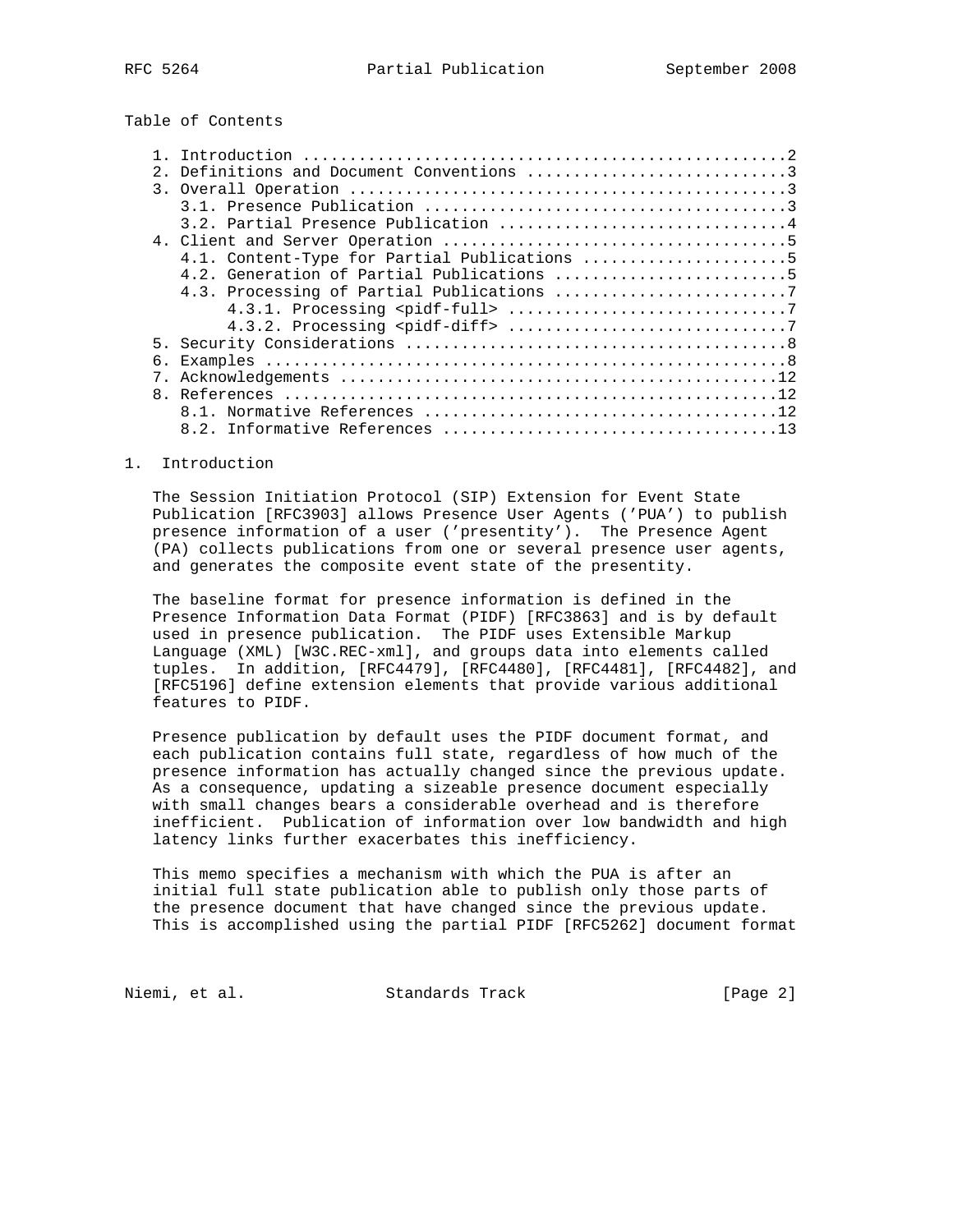to communicate a set of presence document changes to the PA, who then applies the changes in sequence to its version of the presence document.

 This memo is structured in the following way: Section 3 gives an overview of the partial publication mechanism, Section 4 includes the detailed specification, Section 5 includes discussion of security considerations, and Section 6 includes examples of partial publication.

2. Definitions and Document Conventions

 In this document, the key words "MUST", "MUST NOT", "REQUIRED", "SHALL", "SHALL NOT", "SHOULD", "SHOULD NOT", "RECOMMENDED", "MAY", and "OPTIONAL" are to be interpreted as described in RFC 2119, BCP 14 [RFC2119], and indicate requirement levels for compliant implementations.

 This document makes use of the vocabulary defined in the Model for Presence and Instant Messaging [RFC2778], the Event State Publication Extension to SIP [RFC3903], and the PIDF Extension for Partial Presence [RFC5262].

3. Overall Operation

 This section introduces the baseline functionality for presence publication, and gives an overview of the partial publication mechanism. This section is informational in nature. It does not contain any normative statements.

3.1. Presence Publication

Event State Publication is specified in [RFC3903].

 The publication of presence information consists of a presence user agent sending a SIP PUBLISH request [RFC3903] targeted to the address-of-record of the presentity, and serviced by a presence agent or compositor. The body of the PUBLISH request carries full event state in the form of a presence document.

 The compositor processes the PUBLISH request and stores the presence information. It also assigns an entity-tag that is used to identify the publication. This entity-tag is returned to the PUA in the response to the PUBLISH request.

 The PUA uses the entity-tag in the following PUBLISH request for identifying the publication that the request is meant to refresh, modify or remove. Presence information is stored in an initial

Niemi, et al. Standards Track [Page 3]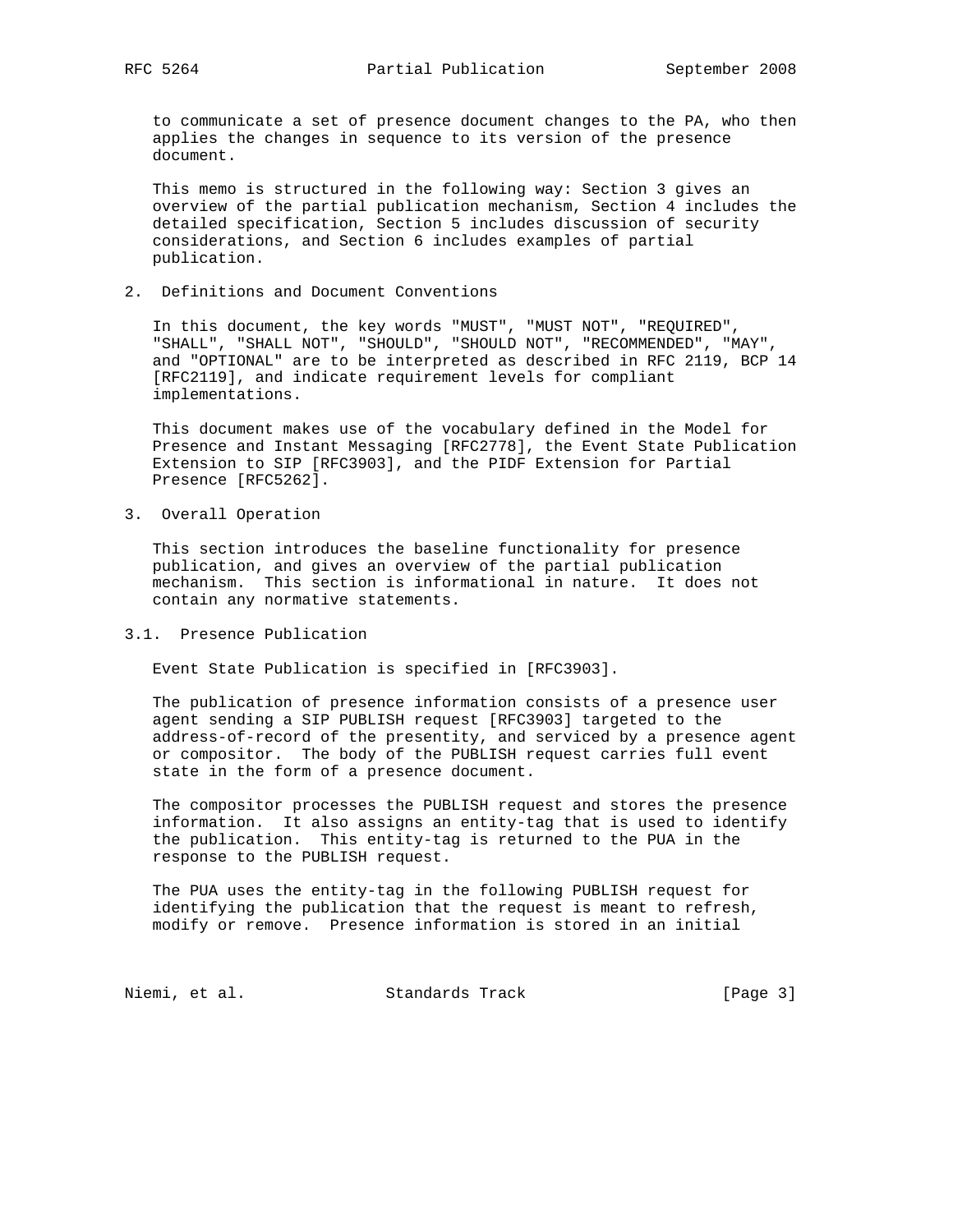publication, and maintained using the refreshing and modifying publications. Presence information disappears either by explicitly removing it or when it meets its expiration time.

3.2. Partial Presence Publication

 The partial publication mechanism enables the PUA to update only parts of its presence information, namely those sections of the presence document that have changed. The initial publication always carries full state. However, successive modifying publications to this initial presence state can communicate state deltas, i.e., one or more changes to the presence information since the previous update. Versioning of these partial publications is necessary to guarantee that the changes are applied in the correct order. The PUBLISH method [RFC3903] already accomplishes this using entity-tags and conditional requests, which guarantee correct ordering of publication updates.

 Note that the partial PIDF format [RFC5262] contains the 'version' attribute that could be used for versioning as well. However, we chose not to introduce an additional versioning mechanism to partial publish, since that would only add ambiguity and a potentially undefined error case if the two versioning mechanisms were to somehow contradict.

 To initialize its publication of presence information, the PUA first publishes a full state initial publication. The consequent modifying publications can carry either state deltas or full state. Both initial and modifying partial presence publications are accomplished using the 'application/pidf-diff+xml' content type [RFC5262], with the former using the <pidf-full> root element, and the latter using the <pidf-diff> or <pidf-full> root elements, respectively.

While the <pidf-full> encapsulates a regular PIDF document, the <pidf-diff> can contain one or more operations for adding new elements or attributes (<add> elements), replacing elements or attributes whose content has changed (<replace> elements), or indications of removal of certain elements or attributes (<remove> elements). The PUA is free to decide the granularity by which changes in presence information are communicated to the composer. It may very well happen that there are enough changes to be communicated that it is more efficient to send a full state publication instead of a set of state deltas.

 When the presence compositor receives a partial publication, it applies the included patch operations in sequence. The resulting changed (or patched) presence document is then submitted to the composition logic in the same manner as with a full state presence

Niemi, et al. Standards Track [Page 4]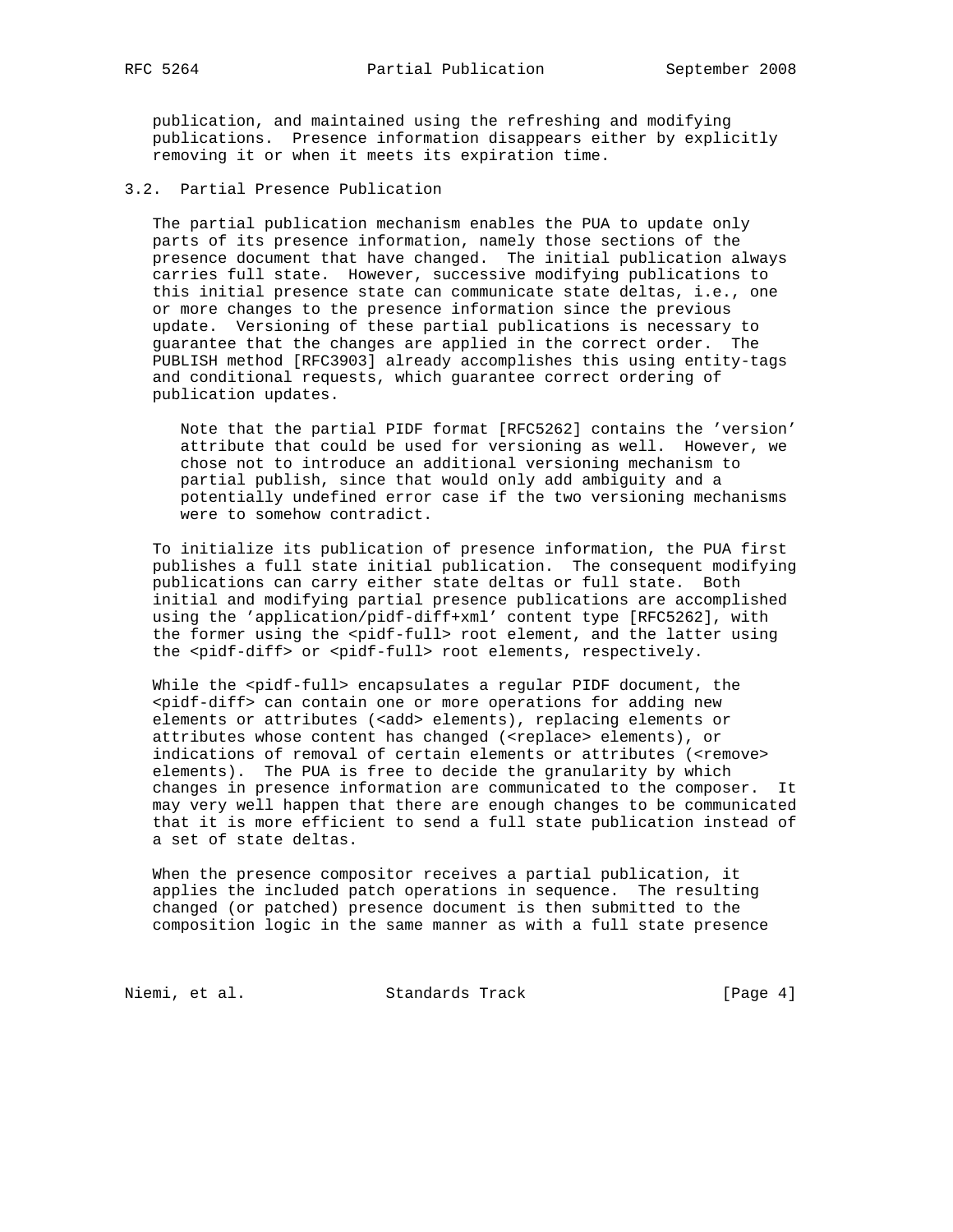publication. Similarly, any changes to the publication expiration apply to the full, patched presence publication. In other words, there is no possibility to roll back to an earlier version, except by submitting a full state publication.

4. Client and Server Operation

 Unless otherwise specified in this document, the presence user agent and presence agent behavior are as defined in [RFC3903].

4.1. Content-Type for Partial Publications

 The entities supporting the partial publication extension described in this document MUST support the 'application/pidf-diff+xml' content type defined in the partial PIDF format [RFC5262], in addition to the baseline 'application/pidf+xml' content type defined in [RFC3863].

 Listing the partial PIDF content type in the Accept header field of a SIP response is an explicit indication of support for the partial publication mechanism. The PUA can learn server support either as a result of an explicit query, i.e., in a response to an OPTIONS request, or by trial-and-error, i.e., after a 415 error response is returned to an attempted partial publication.

4.2. Generation of Partial Publications

 Whenever a PUA decides to begin publication of partial presence information, it first needs to make an initial publication. This initial publication always carries full state. After the initial publication, presence information can be updated using modifying publications; the modifications can carry state deltas as well as full state. Finally, the publication can be terminated by explicit removal, or by expiration.

 Both the initial and modifying publications make use of the partial presence document format [RFC5262], and all follow the normal rules for creating publications, as defined in RFC 3903 [RFC3903], Section 4.

 If the initial PUBLISH request returns a 415 (Unsupported Media Type), it means that the compositor did not understand the partial publication format. In this case, the PUA MUST follow normal procedures for handling a 400-class response, as specified in Section 8.1.3.5 of [RFC3261]. Specifically, the PUA SHOULD retry the publication using the default PIDF content type, namely 'application/ pidf+xml'. In addition, to find out a priori whether a specific presence compositor supports partial presence publication, the PUA MAY use the OPTIONS method, as described in [RFC3261].

Niemi, et al. Standards Track (Page 5)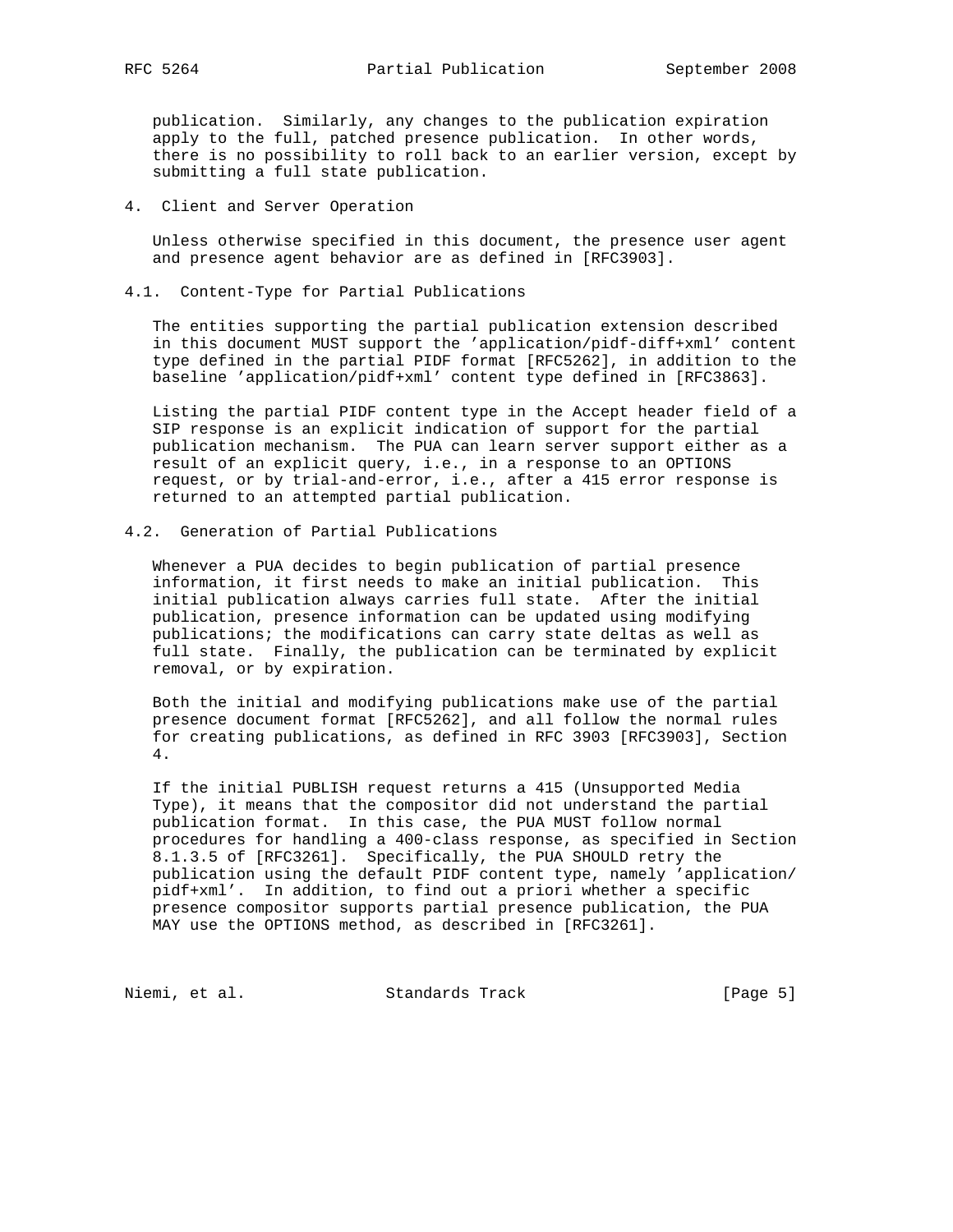To construct a full-state publication, the PUA uses the following process:

- o The Content-Type header field in the PUBLISH request MUST be set to the value 'application/pidf-diff+xml'.
- o The document in the body of the request is populated with a <pidf full> root element that includes the 'entity' attribute set to identify the presentity.
- o Under the <pidf-full> root element exists all of the children of a PIDF [RFC3863] <presence> element. This document contains the full state of which the PUA is aware, and MAY include elements from any extension namespace.

 To construct a partial publication, the following process is followed:

- o The Content-Type header field in the PUBLISH request MUST be set to the value 'application/pidf-diff+xml'.
- o The document in the body of the request is populated with a <pidf diff> root element that includes the 'entity' attribute identifying the presentity.
- o Under the <pidf-diff> root element exists a set of patch operations that communicate the changes to the presentity's presence information. These operations MUST be constructed in sequence, and as defined in the partial PIDF format [RFC5262].

 The PUA is free to decide the granularity by which changes in the presentity's presence information are communicated to the presence compositor. In order to reduce unnecessary network traffic, the PUA SHOULD batch several patch operations in a single PUBLISH request.

 A reasonable granularity might be to batch state changes resulting from related UI events together in a single PUBLISH request. For example, when the user sets their status to "Away", several things including freetext notes, service availability, and activities might change as a result.

 If the size of the delta state becomes more than the size of the full state, the PUA SHOULD instead send a modifying publication carrying full state, unless this size comparison is not possible.

 To an implementation that generates state deltas directly out of its internal events, it may not be trivial to determine the size of the corresponding full state.

Niemi, et al. Standards Track [Page 6]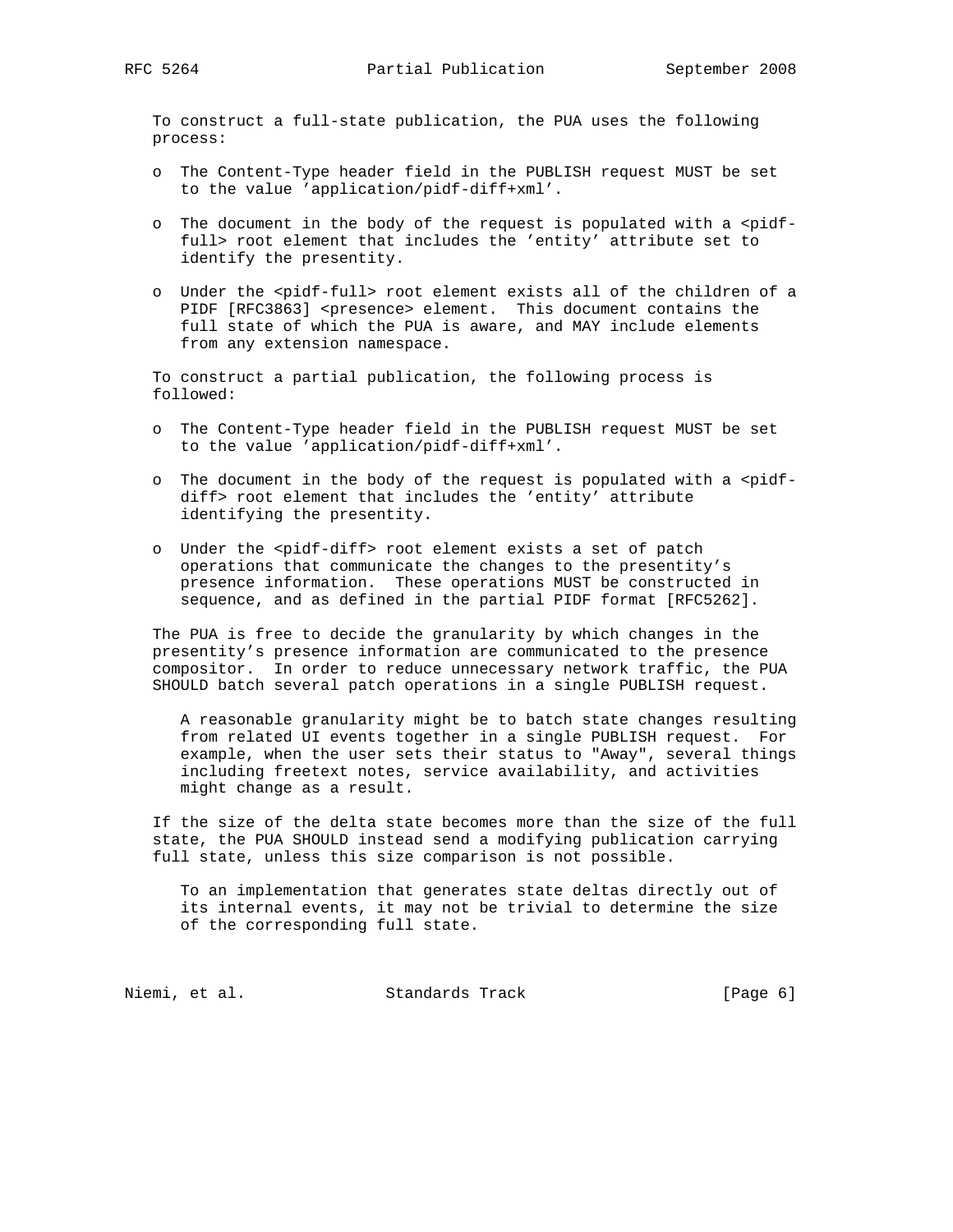4.3. Processing of Partial Publications

 For each resource, the compositor maintains a record for each of the publications. These are indexed using the entity-tag of the publications.

 Processing of publications generally follows the guidelines set in [RFC3903]. In addition, processing PUBLISH requests that contain 'application/pidf-diff+xml' require some extra processing that is dependant on whether the request contains full or partial state.

4.3.1. Processing <pidf-full>

 If the value of the Content-Type header field is 'application/ pidf-diff+xml', and the document therein contains a <pidf-full> root element, the publication contains full presence information, and the next step applies:

 o The compositor MUST take the received presence document under the <pidf-full> as the local presence document, replacing any previous publications.

 If any errors are encountered before the entire publication is completely processed, the compositor MUST reject the request with a 500 (Server Internal Error) response, and revert back to its original, locally stored presence information.

4.3.2. Processing <pidf-diff>

 If the value of the Content-Type header field is 'application/ pidf-diff+xml', and the document in the body contains a <pidf-diff> root element, the publication contains partial presence information (state delta), and the next steps apply:

- o If the publication containing the <pidf-diff> root element is a modifying publication (i.e., contains an If-Match header field with a valid entity-tag), the compositor MUST apply the included patch operations in sequence against its locally stored presence document.
- o Else, the publication is an initial publication, for which only <pidf-full> is allowed. Therefore, the publication MUST be rejected with an appropriate error response, such as a 400 (Invalid Partial Publication).

 If a publication carrying partial presence information expires without the PUA refreshing it, the compositor MUST clear the entire, full state publication.

Niemi, et al. Standards Track [Page 7]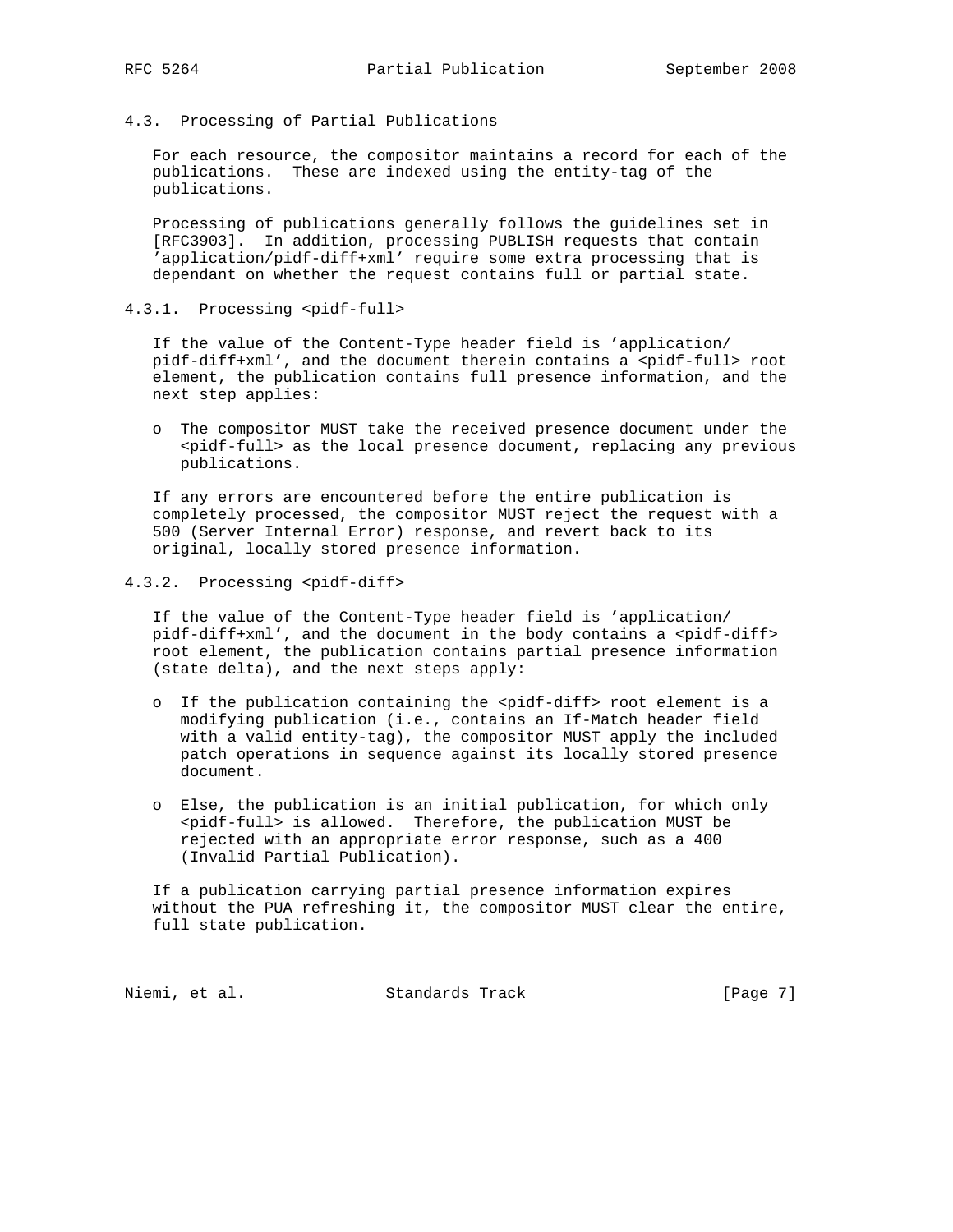This means that the compositor does not keep a record of the applied patches, and consequently (unlike some versioning systems), the compositor does not roll back to an earlier version if a particular partial publication were to expire.

 If the compositor encounters errors while processing the 'application/pidf-diff+xml' document, it MUST reject the request with a 400 (Bad Request) response. In addition, the compositor MAY include diagnostics information in the body of the response, using an appropriate error condition element defined in Section 5.1. of [RFC5261].

 If any other errors are encountered before the entire partial publication is completely processed, including all of the patch operations in the 'application/pidf-diff+xml' body, the compositor MUST reject the request with a 500 (Server Internal Error) response, and revert back to its original, locally stored presence information.

### 5. Security Considerations

 This specification relies on protocol behavior defined in [RFC3903]. General security considerations related to Event State Publication are extensively discussed in that specification and all the identified security considerations apply to this document in entirety. In addition, this specification adds no new security considerations.

6. Examples

 The following message flow (Figure 1) shows an example of a presence system that applies the partial publication mechanism.

 First, the PUA sends an initial publication that contains full state. In return, it receives a 200 OK response containing an entity-tag. This entity-tag serves as a reference with which the initial full state can be updated using partial publications containing state deltas.

 Then at some point the resource state changes, and the PUA assembles these changes into a set of patch operations. It then sends a modifying publication containing the patch operations, using the entity-tag as a reference to the publication against which the patches are to be applied. The compositor applies the received patch operations to its local presence document in sequence, and returns a 200 OK, which includes a new entity-tag.

Niemi, et al. Standards Track [Page 8]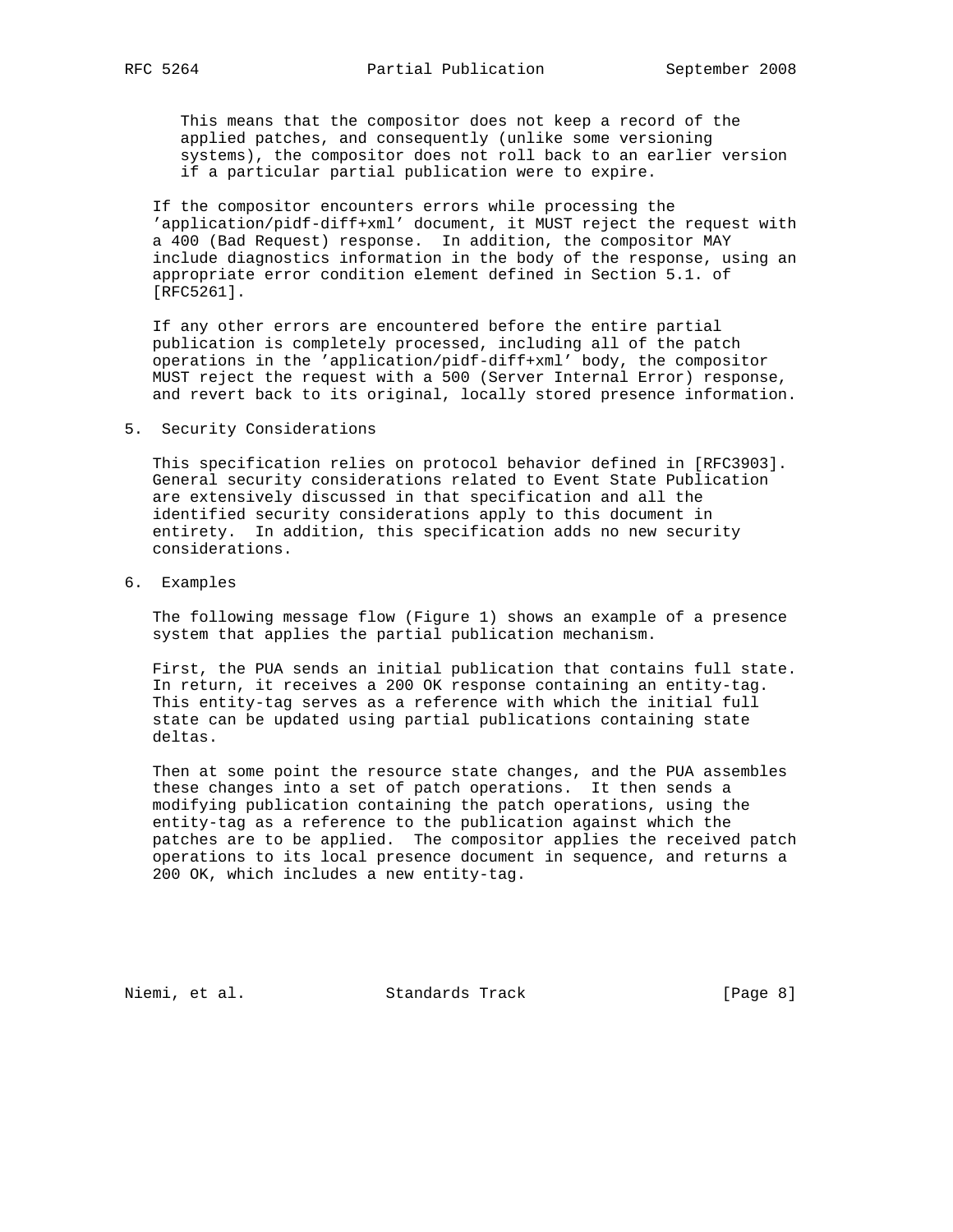|     |              | Presence Agent / |
|-----|--------------|------------------|
| PUA |              | Compositor       |
|     | (M1) PUBLISH |                  |
|     | (M2) 200 OK  |                  |
|     |              |                  |
|     |              |                  |
|     | (M3) PUBLISH |                  |
|     | (M4) 200 OK  |                  |
|     |              |                  |
|     |              |                  |

Figure 1: Partial Publication Message Flow

# Message details:

```
 (M1): PUA -> Compositor
```

```
 PUBLISH sip:resource@example.com SIP/2.0
...
Event: presence
Expires: 3600
Content-Type: application/pidf-diff+xml
Content-Length: 1457
<?xml version="1.0" encoding="UTF-8"?>
<p:pidf-full xmlns="urn:ietf:params:xml:ns:pidf"
       xmlns:p="urn:ietf:params:xml:ns:pidf-diff"
       xmlns:r="urn:ietf:params:xml:ns:pidf:rpid"
       xmlns:c="urn:ietf:params:xml:ns:pidf:caps"
       entity="pres:someone@example.com">
 <tuple id="sg89ae">
  <status>
   <basic>open</basic>
   <r:relationship>assistant</r:relationship>
  </status>
  <c:servcaps>
  <c:audio>true</c:audio>
   <c:video>false</c:video>
   <c:message>true</c:message>
 </c:servcaps>
  <contact priority="0.8">tel:09012345678</contact>
 </tuple>
```
Niemi, et al. Standards Track [Page 9]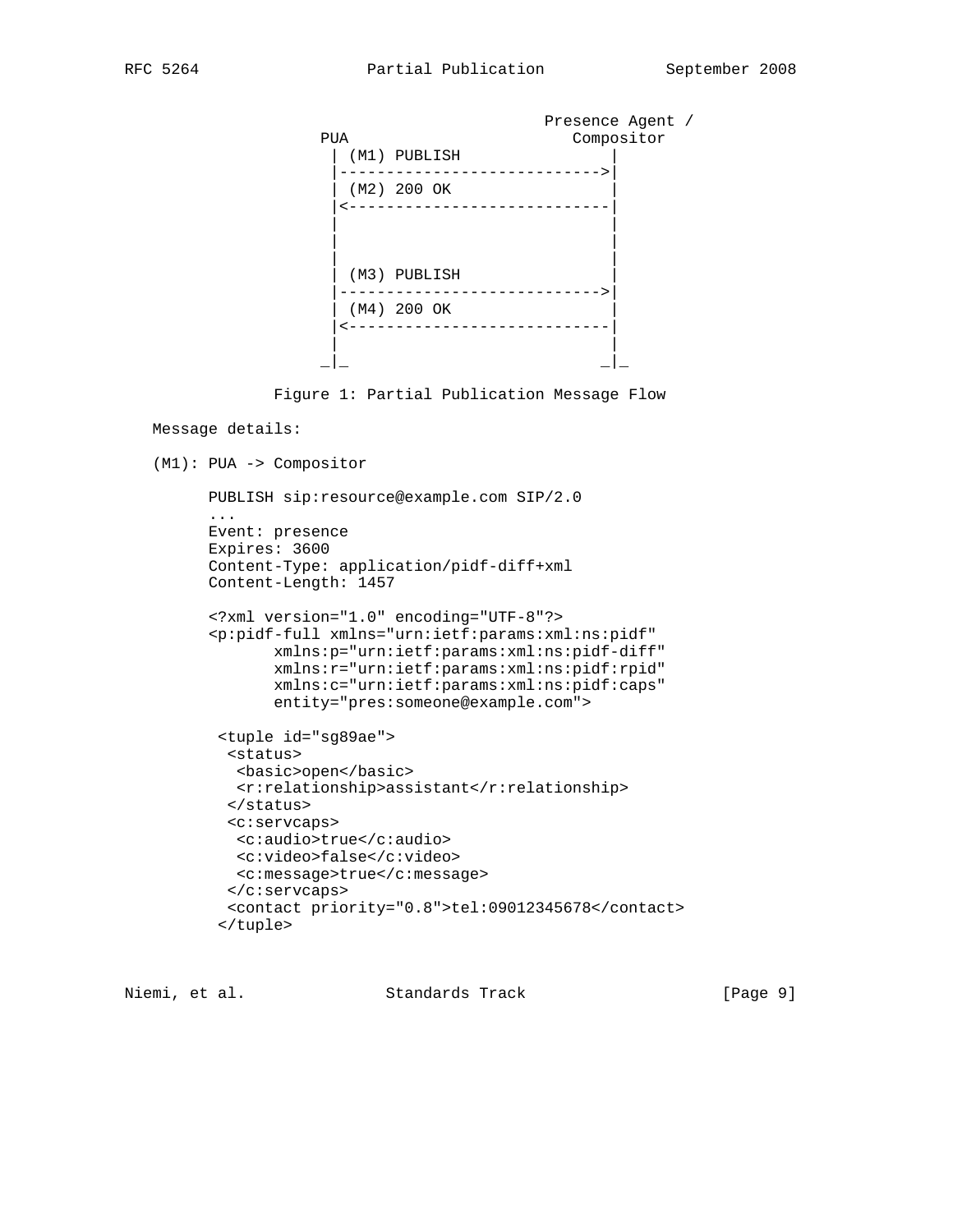```
 <tuple id="cg231jcr">
           <status>
            <basic>open</basic>
           </status>
           <contact priority="1.0">im:pep@example.com</contact>
          </tuple>
          <tuple id="r1230d">
           <status>
            <basic>closed</basic>
            <r:activity>meeting</r:activity>
           </status>
           <r:homepage>http://example.com/˜pep/</r:homepage>
<r:icon>http://example.com/˜pep/icon.gif</r:icon>
<r:card>http://example.com/˜pep/card.vcd</r:card>
           <contact priority="0.9">sip:pep@example.com</contact>
          </tuple>
          <note xml:lang="en">Full state presence document</note>
          <r:person>
           <r:status>
            <r:activities>
             <r:on-the-phone/>
             <r:busy/>
           \langle r:activities>
          \langle r: {\rm status} \rangle\langle r:person>
          <r:device id="urn:esn:600b40c7">
           <r:status>
            <c:devcaps>
             <c:mobility>
              <c:supported>
               <c:mobile/>
              </c:supported>
             </c:mobility>
            </c:devcaps>
          \langle r: {\rm status} \rangle </r:device>
         </p:pidf-full>
```
Niemi, et al. Standards Track [Page 10]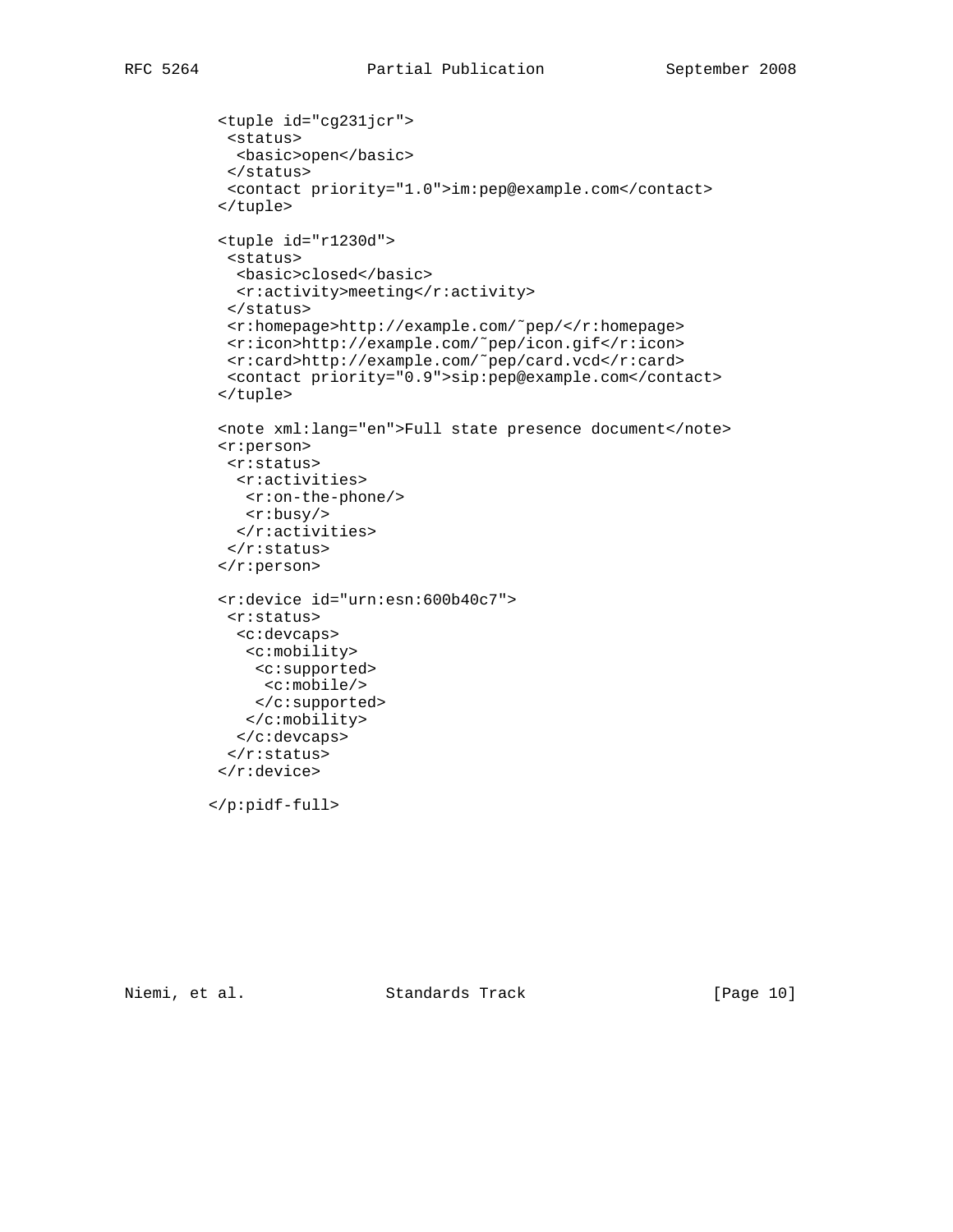(M2): Compositor -> PUA SIP/2.0 200 OK ... SIP-ETag: 61763862389729 Expires: 3600 Content-Length: 0 (M3): PUA -> Compositor PUBLISH sip:resource@example.com SIP/2.0 ... Event: presence SIP-If-Match: 61763862389729 Expires: 3600 Content-Type: application/pidf-diff+xml Content-Length: 778 <?xml version="1.0" encoding="UTF-8"?> <p:pidf-diff xmlns="urn:ietf:params:xml:ns:pidf" xmlns:p="urn:ietf:params:xml:ns:pidf-diff" xmlns:r="urn:ietf:params:xml:ns:pidf:rpid" entity="pres:someone@example.com"> <p:add sel="presence/note" pos="before"><tuple id="ert4773"> <status> <basic>open</basic> </status> <contact priority="0.4">mailto:pep@example.com</contact> <note xml:lang="en">This is a new tuple inserted between the last tuple and note element</note> </tuple> </p:add> <p:replace sel="\*/tuple[@id='r1230d']/status/basic/text()" >open</p:replace> <p:remove sel="\*/r:person/r:status/r:activities/r:busy"/> <p:replace sel="\*/tuple[@id='cg231jcr']/contact/@priority" >0.7</p:replace> </p:pidf-diff>

Niemi, et al. Standards Track [Page 11]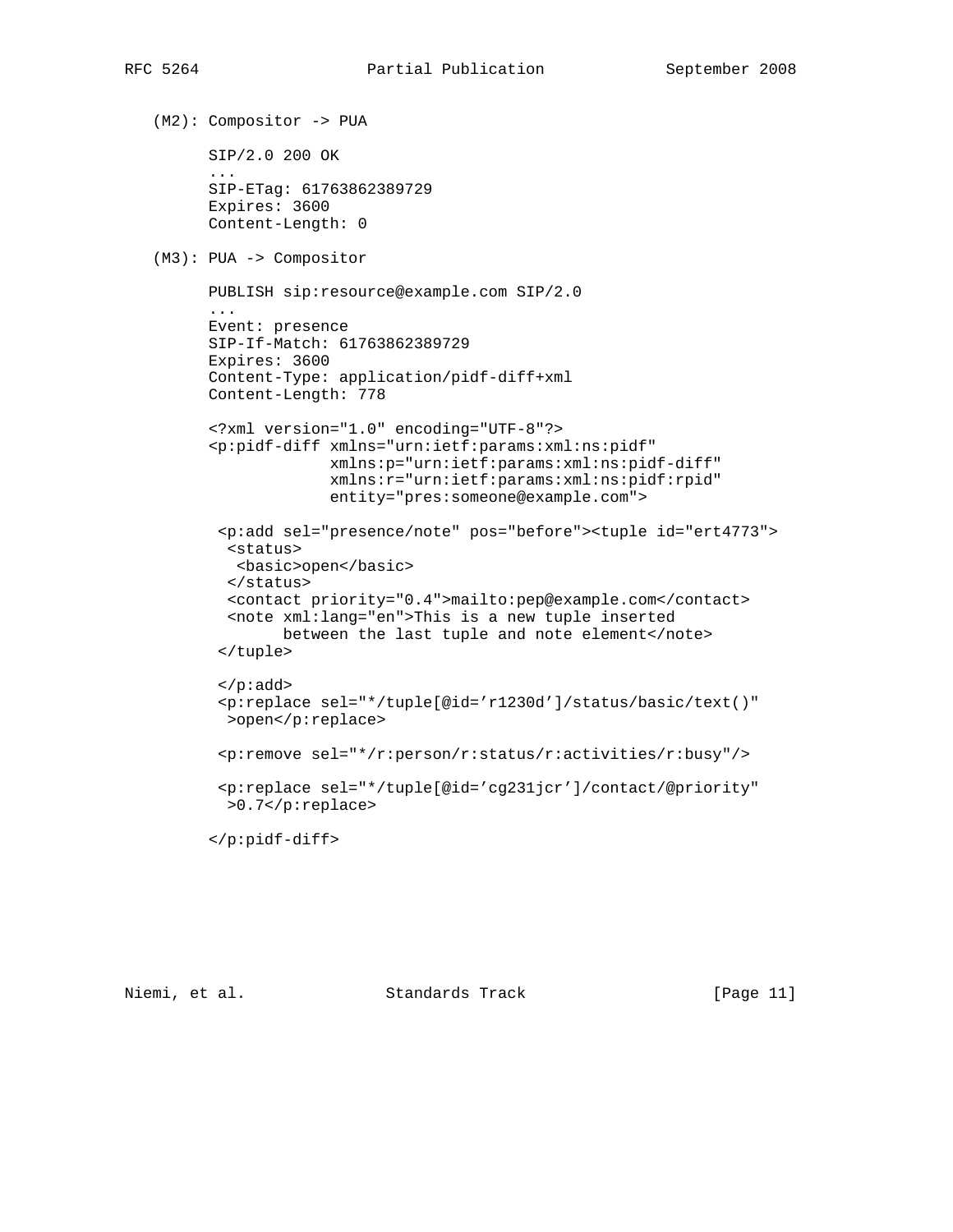(M4): Compositor -> PUA

 SIP/2.0 200 OK ... SIP-ETag: 18764920981476 Expires: 3600 Content-Length: 0

7. Acknowledgements

 The authors would like to thank Atle Monrad, Christian Schmidt, George Foti, Fridy Sharon-Fridman, and Avshalom Houri for review comments.

- 8. References
- 8.1. Normative References
	- [RFC2119] Bradner, S., "Key words for use in RFCs to Indicate Requirement Levels", BCP 14, RFC 2119, March 1997.
	- [RFC3903] Niemi, A., "Session Initiation Protocol (SIP) Extension for Event State Publication", RFC 3903, October 2004.
	- [RFC3863] Sugano, H., Fujimoto, S., Klyne, G., Bateman, A., Carr, W., and J. Peterson, "Presence Information Data Format (PIDF)", RFC 3863, August 2004.
	- [RFC3261] Rosenberg, J., Schulzrinne, H., Camarillo, G., Johnston, A., Peterson, J., Sparks, R., Handley, M., and E. Schooler, "SIP: Session Initiation Protocol", RFC 3261, June 2002.
	- [RFC5262] Lonnfors, M., Costa-Requena, J., Leppanen, E., and H. Khartabil, "Presence Information Data Format (PIDF) Extension for Partial Presence", RFC 5262, September 2008.
	- [RFC5261] Urpalainen, J., "An Extensible Markup Language (XML) Patch Operations Framework Utilizing XML Path Language (XPath) Selectors", RFC 5261, September 2008.

Niemi, et al. Standards Track [Page 12]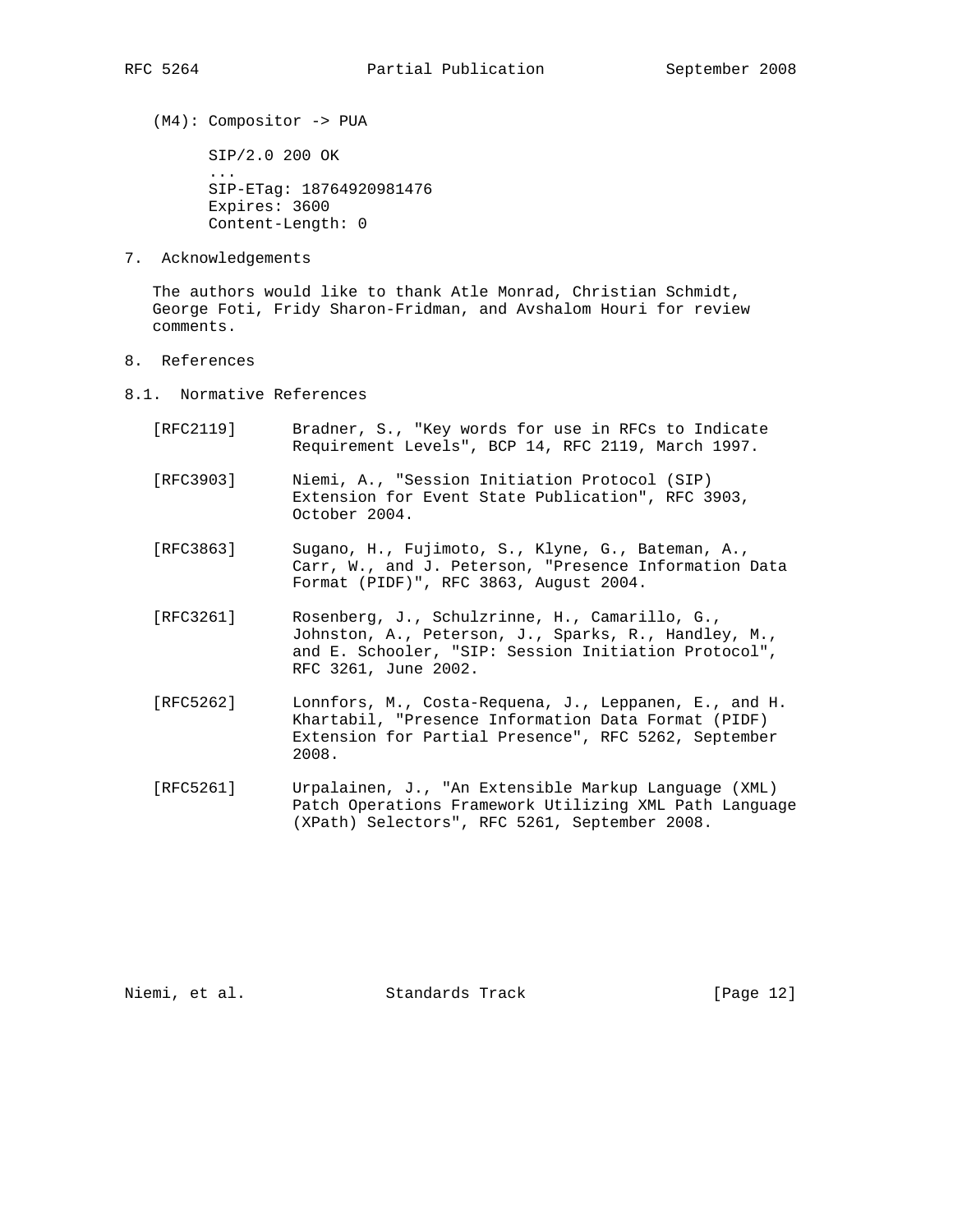- 8.2. Informative References
	- [RFC2778] Day, M., Rosenberg, J., and H. Sugano, "A Model for Presence and Instant Messaging", RFC 2778, February 2000.
	- [RFC4479] Rosenberg, J., "A Data Model for Presence", RFC 4479, July 2006.

 [RFC4480] Schulzrinne, H., Gurbani, V., Kyzivat, P., and J. Rosenberg, "RPID: Rich Presence Extensions to the Presence Information Data Format (PIDF)", RFC 4480, July 2006.

- [RFC4481] Schulzrinne, H., "Timed Presence Extensions to the Presence Information Data Format (PIDF) to Indicate Status Information for Past and Future Time Intervals", RFC 4481, July 2006.
- [RFC4482] Schulzrinne, H., "CIPID: Contact Information for the Presence Information Data Format", RFC 4482, July 2006.
- [RFC5196] Lonnfors, M. and K. Kiss, "Session Initiation Protocol (SIP) User Agent Capability Extension to Presence Information Data Format (PIDF)", RFC 5196, September 2008.
- [W3C.REC-xml] Bray, T., Paoli, J., Sperberg-McQueen, C., and E. Maler, "Extensible Markup Language (XML) 1.0 (2nd ed)", W3C REC-xml, October 2000, <http://www.w3.org/TR/REC-xml>.

Niemi, et al. Standards Track [Page 13]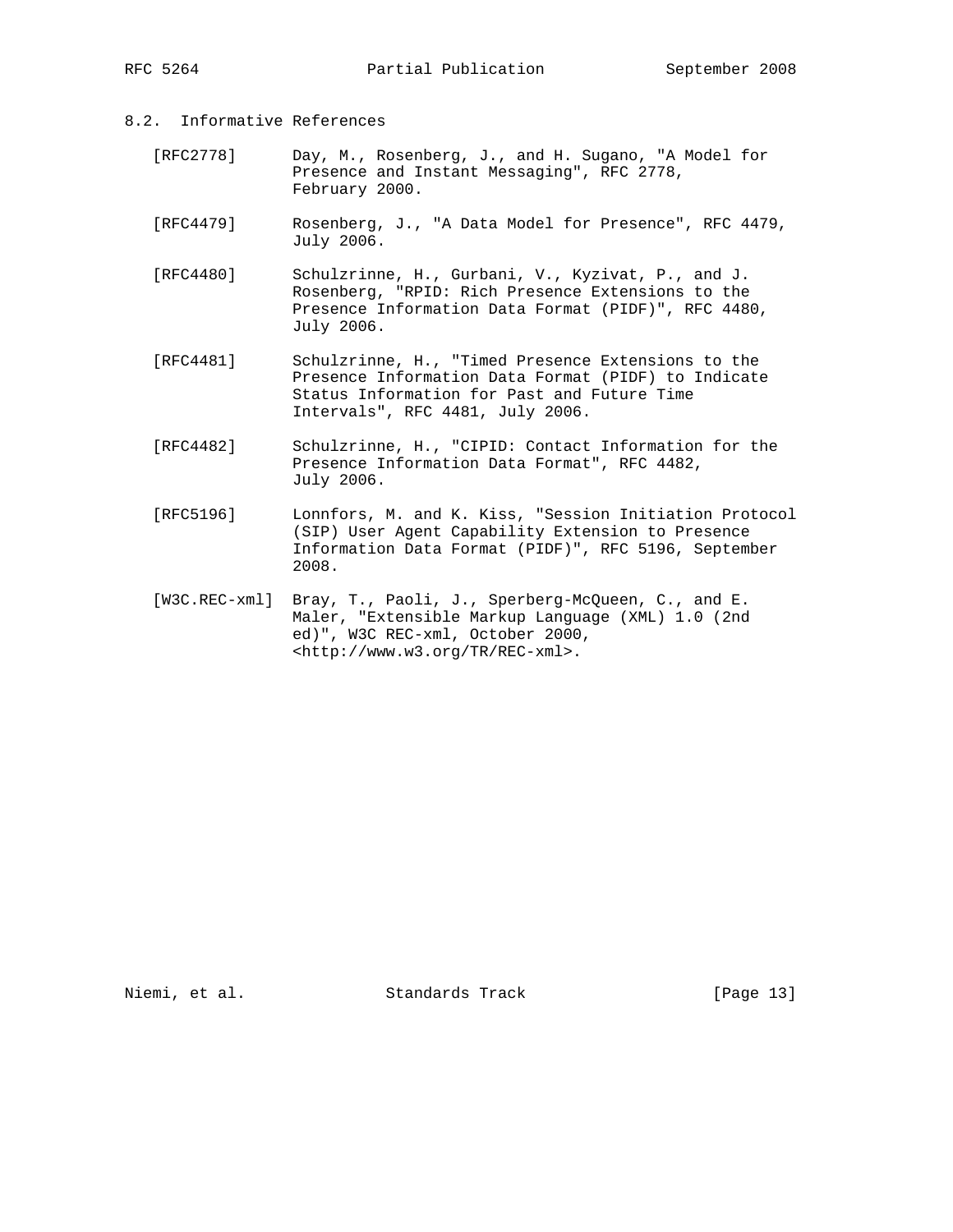Authors' Addresses

 Aki Niemi Nokia P.O. Box 407 NOKIA GROUP, FIN 00045 Finland

 Phone: +358 71 8008000 EMail: aki.niemi@nokia.com

 Mikko Lonnfors Nokia Itamerenkatu 11-13 Helsinki Finland

 Phone: +358 71 8008000 EMail: mikko.lonnfors@nokia.com

 Eva Leppanen Individual Lempaala Finland

EMail: eva.leppanen@saunalahti.fi

Niemi, et al. Standards Track [Page 14]